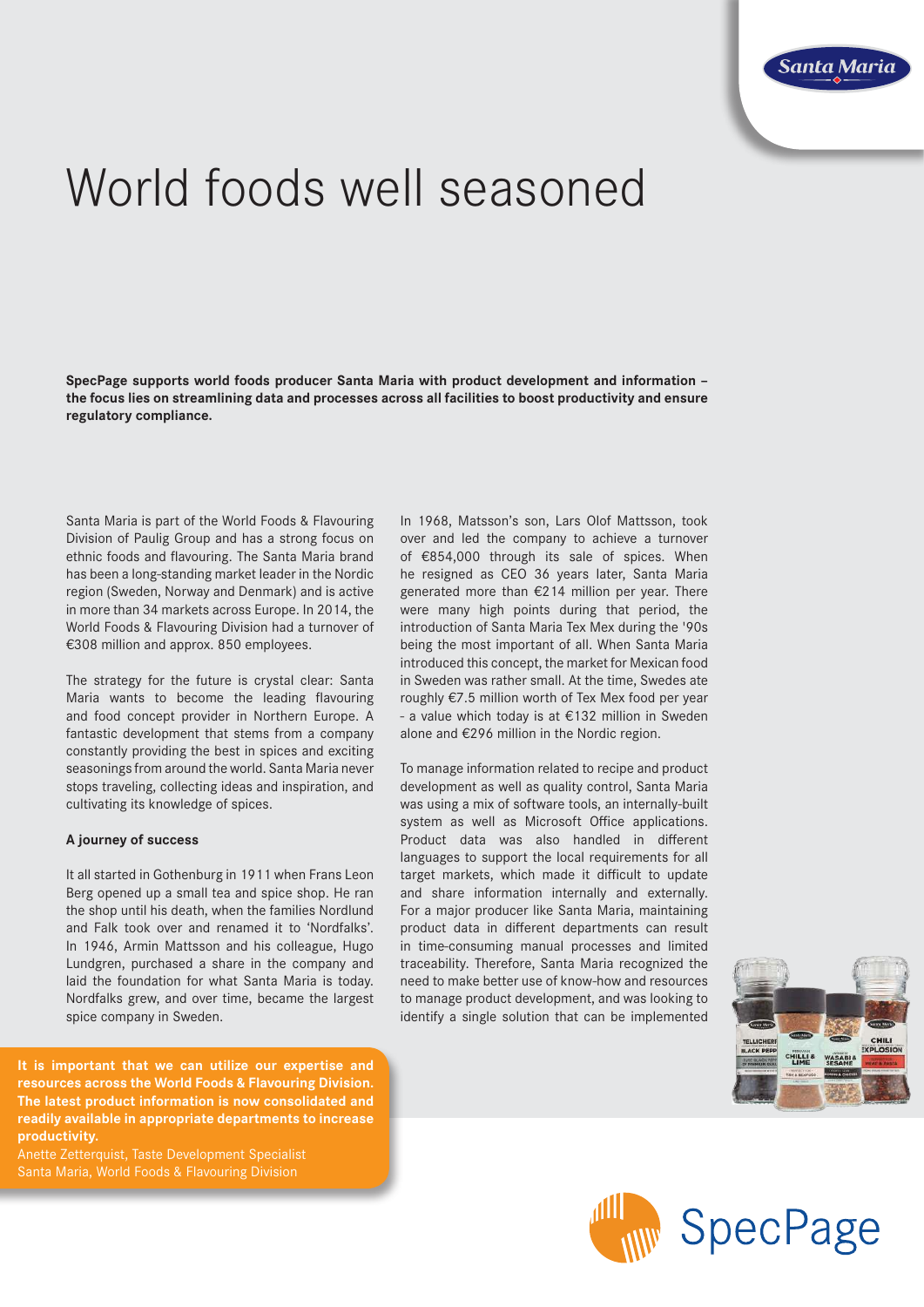**Thanks to SpecPDM, we now have a central system for all product data. The workflows throughout our division have also been simplified and improved. As a result, we are developing our products more efficiently and have eliminated laborious paperwork.** Anette Zetterquist, Taste Development Specialist Santa Maria, World Foods & Flavouring Division

across all World Foods & Flavouring Division sites. The decision was made in favor of SpecPage, a global provider of product development and information solutions for the F&B industry and leader in this field.

## **A central data system for all production plants**

The SpecPDM application platform from SpecPage offers Santa Maria a single database for raw materials, formulas, packaging, labeling and specifications, and a tool to standardize internal approval processes. At any point of time, the latest information about all products is available allowing Santa Maria to react to market demands in a faster and more flexible manner by leveraging existing resources. «Thanks to SpecPDM, we now have a central system for all product data», says Anette Zetterquist, Taste Development Specialist at Santa Maria. «The workflows throughout our division have also been simplified and improved. As a result, we are developing our products more efficiently and have eliminated laborious paperwork.»

The SpecPDM software not only assists Santa Maria in managing data for recipes and specifications, calculation and reporting modules have also been implemented. «SpecPDM enables us to simulate recipe variations with different ingredients and nutritional values, providing realistic price calculations at the same time», Zetterquist adds.

## **Bridging product lifecycle management and enterprise resource planning**

Microsoft Dynamics AX is an extremely powerful Enterprise Resource Planning (ERP) application to master core business processes such as purchasing, production and sales. However, to manage companywide processes and ensure data traceability, other applications need to be set up to handle all the specific business functions that ERP is not able to.

Product Lifecycle Management (PLM) or Product Data Management (PDM) and ERP systems are complementary tools that can communicate with each other. SpecPDM provides an overview of all projects and portfolios, and allows for optimal synchronization with ERP solutions, such as Microsoft Dynamics AX, to maintain data efficiently and safely across a business. While SpecPage's SpecPDM solution is designed to manage a product from concept, develepment to production, ERP systems support financial planning, warehousing, distribution and reporting. Companies that choose not to bridge their ERP and PLM solutions may not be able to get the full value out of their technology investments.

Santa Maria's Microsoft Dynamics AX has been integrated with SpecPDM via a standardized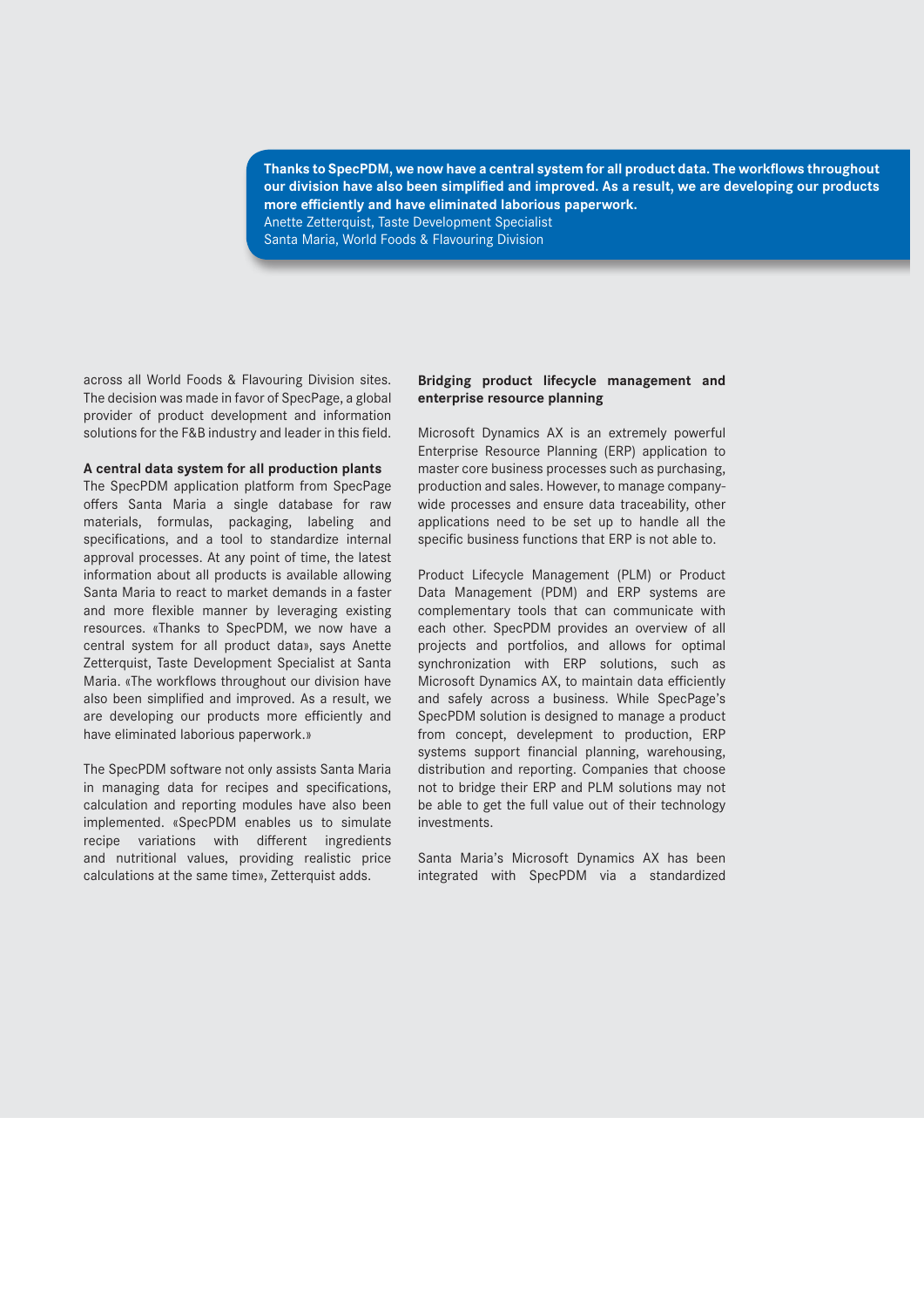middleware interface to exchange master data, prices and recipes bidirectionally. SpecPDM's information protocol makes any data accessible through the interface making the integration very flexible and easy to maintain. SpecPDM is also linked with Santa Maria's web platforms to ensure product information is kept up to date. Modifications and extensions, as well as further connections to other applications, can be arranged regardless of release updates of the SpecPDM or Microsoft Dynamics solutions.

«It is important that we can utilize our expertise and resources across the World Foods & Flavouring Division. This is why identifying a product specification and development software that is compatible with our existing ERP system was a key factor», explains Zetterquist. «The latest product information is now consolidated and readily available in appropriate departments to increase productivity».

System integration and data consolidation share common goals: they aim to eliminate multiple data entry and unnecessary errors, simplify internal processes and improve cross-functional transparency and traceability. Bringing together robust PLM and ERP solutions improves corporate productivity and gives manufacturers such as Santa Maria a competitive advantage in the long term.

## **Communicating with distributors and retailers through GDSN**

Before Santa Maria's seasoning and food products are ready to be introduced into the market, legally compliant product labels, specifications and ingredients lists need to created. SpecPDM, as a centralized master data repository, can be integrated with the GS1 Global Data Synchronization Network (GDSN), a network of over 30 certified data pools, to which more than 35,000 companies are connected. This enables Santa Maria to publish and exchange consistent product information – including

specifications giving details about nutritional values and allergens - with suppliers, distributors and retailers. «With SpecPage's GDSN Guide, we have a valuable tool at hand that facilitates direct communication with our customers and trade partners. Standardized formats and processes save time and avoid errors when publishing legal product information, and our database is simultaneously refreshed when our suppliers update their specifications», comments Zetterquist.

Directly from the SpecPDM software, product data is prepared, verified and published via SpecPage's online catalog, the GDSN Guide. Once specifications are loaded into a data pool, they are automatically made available to trade partners rather than sent to them individually – this reduces distribution costs and guarantees consistent data quality. Santa Maria currently publishes product data across six European countries through nine interoperable GDSN data pools; the company can determine which information is sent to each customer. Specifications are standardized according to relevant regulations, however, SpecPage assists Santa Maria in adapting product information to meet specific requirements of target countries or trade partners.